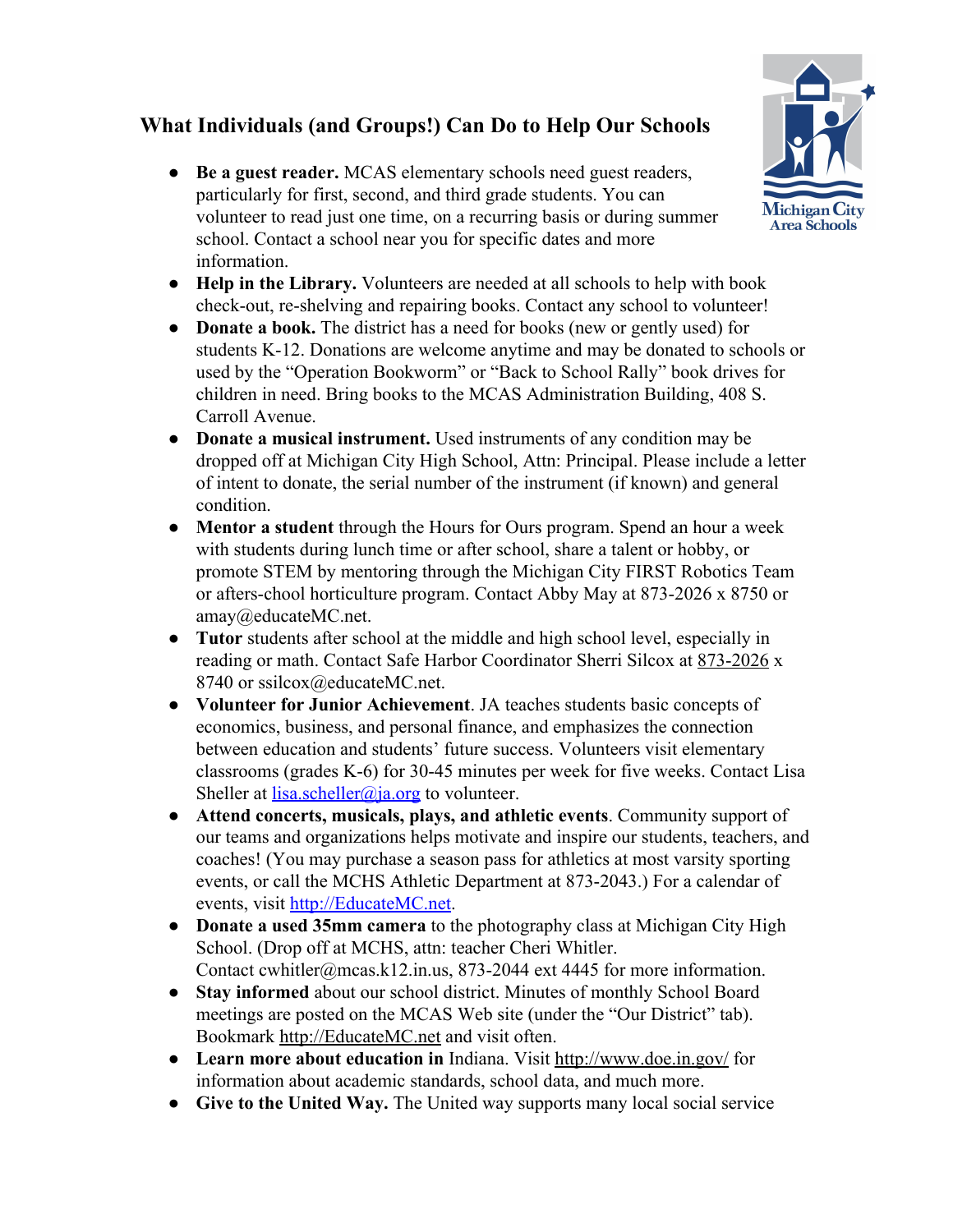agencies that help students with needs they have outside of school. It also assists MCAS partner programs such as the Safe Harbor after-school program, the Hours for Ours mentoring program, and the Open Door Adolescent Health Center at Michigan City High School. Visit<http://www.unitedwaylpc.org/>to donate.

- **Make a donation to Donors Choose** [\(http://donorschoose.org\)](http://donorschoose.org/). Search for Michigan City Area Schools teachers and projects on this site… one of our teachers almost always has a project request listed and donations of any amount are very helpful!
- **Collect art supplies, recreational equipment, and healthy packaged** snacks for MCAS afterschool programs. Contact Brenda Bolka, [bbolka@mcas.k12.in.us,](mailto:bbolka@mcas.k12.in.us) 873-2026, ext. 8749 for a "wish list" of items for Safe Harbor.
- **Support the "Dress for Success" program.** Donations of any amount are needed to assist low-income or homeless families in purchasing clothing to meet the "Dress for Success" dress code. Send contributions payable to the Unity Foundation, P.O. Box 527, Michigan City, 46361 noting that they are for the Michigan City Area Schools' Dress for Success fund. Credit card transactions may be made by calling Unity at (219) 879-0327.
- **Be supportive of our schools** and our students! Help us make sure residents of our community and beyond have a positive perception of MCAS and where we are headed. If you have a concern or question or want to clear up a rumor, please contact your local school or the superintendent's office to let us know. Visit [http://educateMC.net/choosemcas](http://educatemc.net/choosemcas) for lots of resources you can use to tell people about the great things we are doing!
- **Friend** MCAS on Facebook and **follow** us on Twitter @educateMC and please share our good news posts and information with your friends!

## **What Businesses Can Do to Help Our Schools**

- **Give employees who are parents (and grandparents!) time off/flex time to attend school events.** Students need to know their families are supportive of them and their academic needs and accomplishments.
- **Give employees time off/flex time to mentor.** Mentors spend about an hour a week with students, during lunch time or after school. Research has shown that mentoring has a positive impact on employees and employers, as well. Contact Abby May at 873-2026 x 8750 or amay@educateMC.net.
- **Adopt a school.** What school is closest to *your* business? Consider "adopting" this building, offering support for special projects, job shadowing or field trip opportunities, behavioral incentives, or guest readers. This helps the school and gives your business visibility in the local community. Call the school and speak with the principal today!
- **Assist the A. K. Smith Area Career Center.** Donations of building supplies, manufacturing equipment, and items that can be used as academic or attendance awards are needed. In addition, the Career Center seeks internship placements for

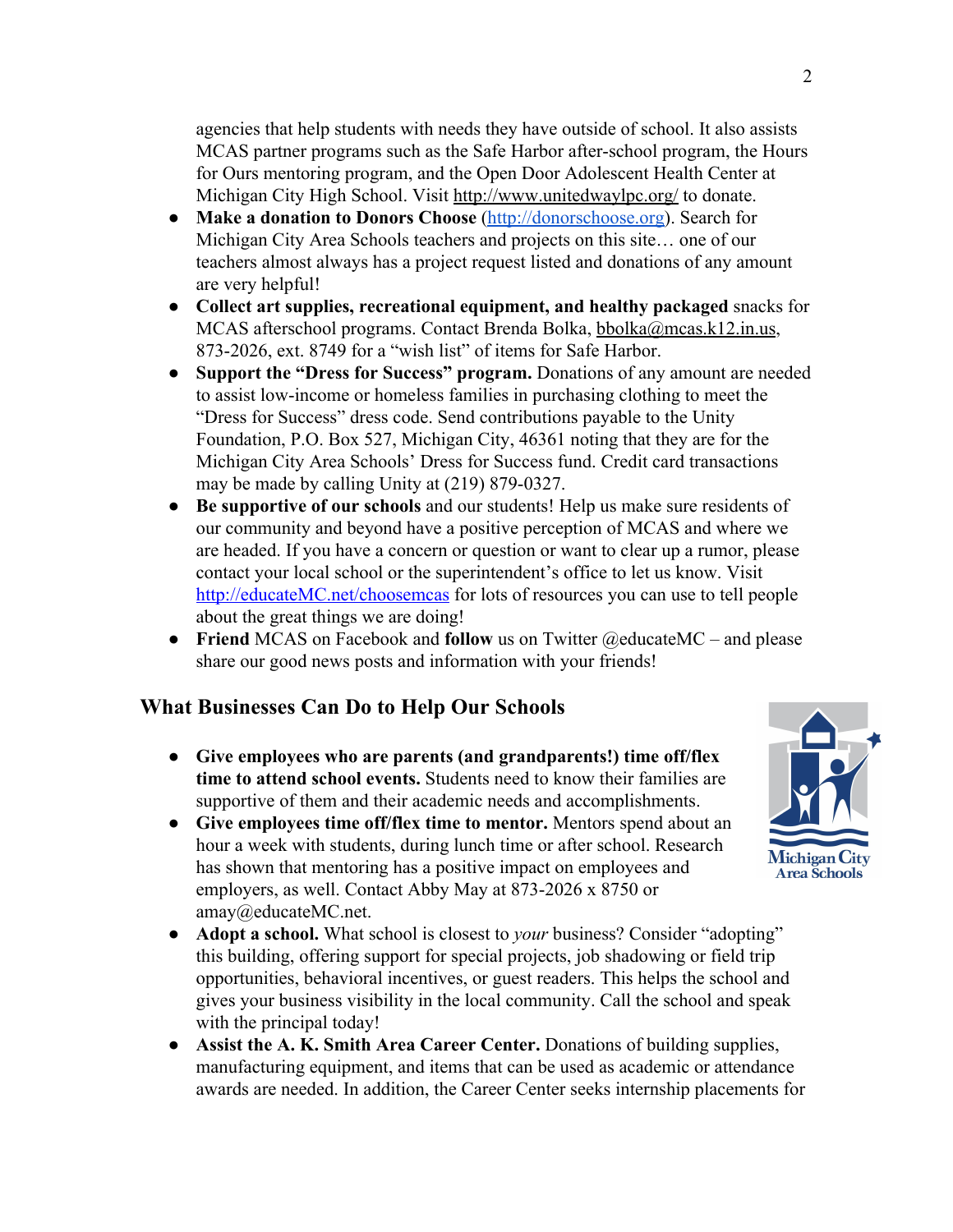students, mentors in the trades/business, and guest speakers. Please contact Audra Peterson, Director, at (219) 873-2120, apeterson01@mcas.k12.in.us.

- **Advertise in student publications.** The MCHS "Alpha" yearbook and "Cityzen" newspaper teach students language arts, organizational and business skills *and* give them a creative outlet. Ads are low-cost and are seen by close to 2,000 students and their families. For information, contact yearbook advisor Laure Poulin at lpoulin@mcas.k12.in.us or 873-2044, ext. 4339, and newspaper advisor Mandy Chastain at [cityzen@mcas.k12.in.us](mailto:cityzen@mcas.k12.in.us) or 873-2044, ext. 4338.
- **Support athletics.** MCAS offers a number of sports programs that teach students teamwork, leadership skills, and keep them active and motivated to learn. Contact the Athletic Office for more information on a wide variety of sponsorship opportunities; 873-2043 or email Athletic Director Craig Shaman at  $cshaman(\omega)$ mcas.k12.in.us.
- **Exhibit at Career Fairs.** Michigan City High School, the A. K. Smith Career Center, and several other schools host Career Fairs annually, typically in the early spring. These events showcase companies in our region and present an overview of career possibilities and educational requirements. Contact the office of a school near you to learn how you can take part; ask to speak with the guidance counselor.
- **Be a guest speaker.** Students need to see how what they are learning in the classroom is relevant to the real world. Contact a school principal to discuss how what you do might tie in. Highest areas of need: Products and services relating to science, technology, engineering, and math.
- **Provide incentives**. MCAS schools appreciate donations of free food coupons, recognition items, gift certificates, etc. that can be used as academic or behavior incentives. Contact your local school if you can help!
- **Spruce up our buildings and grounds.** Consider holding a "cleanup day" for a school in late July or early August, prior to the start of the school year. (Your employees' assistance with weeding, trimming, and trash pickup would be greatly appreciated, to help our buildings look their best!) Contact the MCAS Plant Planning Department to arrange a date and location, 873-2124.
- **Give a scholarship.** Contact the Guidance Department at Michigan City High School for more information, 873-2044, ext 4340. (Scholarships are also needed to help low-income students attend summer camp and afterschool programs; contact Sherri Silcox at [ssilcox@e](mailto:ssilcox@mcas.k12.in.us)ducateMC.net or call 873-2026, ext. 8740.)
- **Support the Michigan City FIRST Robotics Program** with mentoring, materials or donations. Contact Sherri Silcox at [873-2026](mailto:873-2026) x 8740 or ssilcox@educateMC.net.
- **Host field trip visits** by afterschool program participants. Contact Sherri Silcox at 873-2026 x 8740 or ssilcox@educateMC.net.

## **What Parents Can Do to Help Our Schools**

● **Stay connected to your child's school and teacher**. If you have questions or concerns, don't hesitate to reach out!